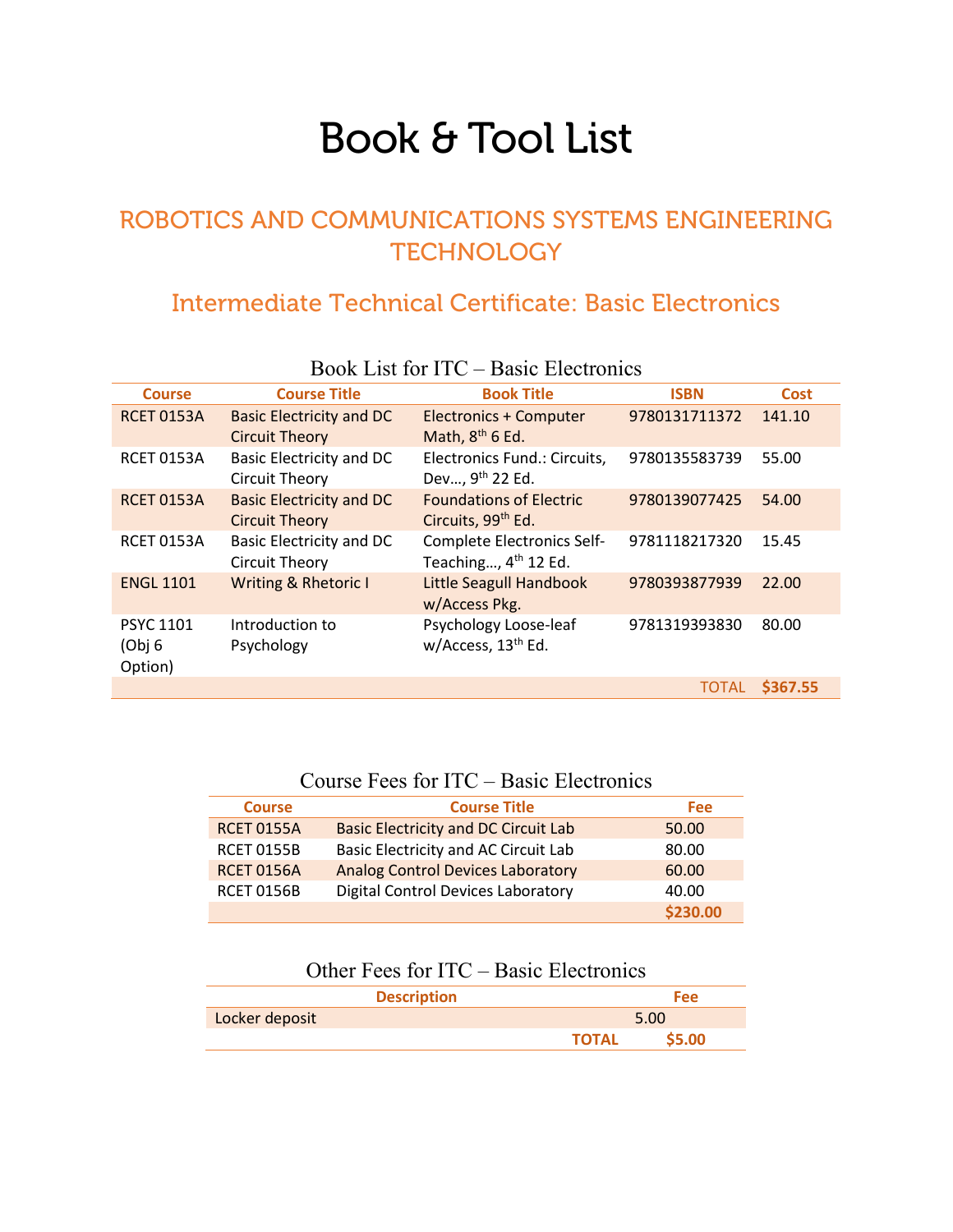| <b>Quantity</b>                | $\sim$<br><b>Description</b>                                                                                                                                                                                                                                                                                                                                                                                                        | <b>Cost</b> |
|--------------------------------|-------------------------------------------------------------------------------------------------------------------------------------------------------------------------------------------------------------------------------------------------------------------------------------------------------------------------------------------------------------------------------------------------------------------------------------|-------------|
| $\mathbf{1}$                   | Laptop/Notebook Computer (No MAC or Linux<br>OS)<br>Specifications:<br>Processor: 15<br>Memory (RAM): 4GB<br>Hard Drive: 250GB<br><b>Optical Drive: CD-RW/DVD</b><br>Wireless: 802.11 b/g<br>Ethernet: 1 GB<br><b>Battery Life: 3-4 Hours</b><br><b>Warranty: 3 Years</b><br><b>Operating System: Windows 10</b><br>Software: MS Office, Office Suite                                                                               | 1,000.00    |
| 1 or 2 for<br>each<br>semester | Tops Computation Notebook #35126<br>(Available in Tech Office)                                                                                                                                                                                                                                                                                                                                                                      | 10.00       |
| 1 for each<br>semester         | Single subject spiral notebooks                                                                                                                                                                                                                                                                                                                                                                                                     | 3.00        |
| 1                              | Jump drive, 8GB or higher                                                                                                                                                                                                                                                                                                                                                                                                           | 20.00       |
| $\mathbf{1}$                   | Digital Micrometer 6"                                                                                                                                                                                                                                                                                                                                                                                                               | 2.00        |
| 1                              | Tape, metric measure (optional)                                                                                                                                                                                                                                                                                                                                                                                                     | 5.00        |
| $\mathbf{1}$                   | Tool Kit (sold by Robotics Club)<br><b>DMM</b><br><b>JMP Wires</b><br><b>Safety Glasses</b><br><b>ESDTWEEZER Kit</b><br><b>Strippers</b><br><b>Diagonal Cutter</b><br><b>Needle Nose</b><br>4-1 Screw Driver<br><b>Soldering Iron Stand</b><br><b>Bread Board</b><br><b>Resistor Kit</b><br><b>Capacitor Kit</b><br>Solder Kit<br><b>Heat Sinks</b><br><b>Desoldering Wick</b><br><b>Precision Screw Drivers</b><br><b>Tool Bag</b> | 196.00      |
| 1                              | Digital Volt-Ohm-Millampmeter<br>Specifications:<br>DC Voltage Ranges = 2V, 20V, 200V, 600V                                                                                                                                                                                                                                                                                                                                         | 70.00       |

## Tools/Supplies for ITC – Basic Electronics